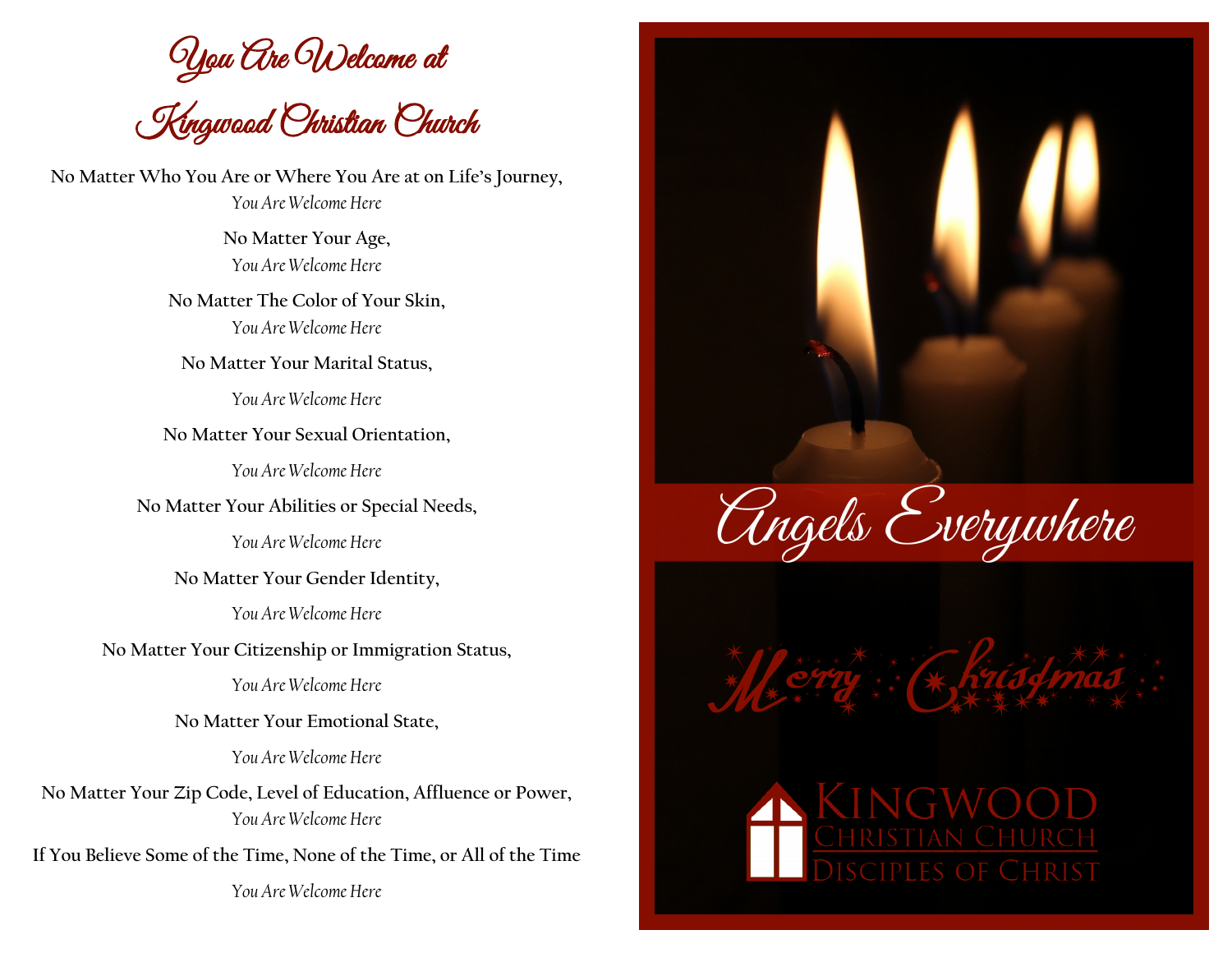

3910 West Lake Houston Parkway • Kingwood, TX 77339 (281) 360-7910 • www.kwcc.org

## **We Gather to Worship God.**

*Kingwood Christian Church seeks to be an open and inclusive community committed to learning and practicing the teachings of Jesus.*

| Pre-Prelude                                                              |                                                    | <b>String Ensemble</b>  |  |
|--------------------------------------------------------------------------|----------------------------------------------------|-------------------------|--|
| Welcome & Prayer                                                         |                                                    | Rev. Dr. Chad Mattingly |  |
| Prelude                                                                  |                                                    | Bells of Christmas      |  |
| Lighting The Advent Candles Rev. Dr. Chad Mattingly & Rev. Margaret Maat |                                                    |                         |  |
| Call to Worship                                                          |                                                    | Rev. Margaret Maat      |  |
| Carol                                                                    | "O Come All Ye Faithful"<br>Hymn 148, Verses 1,2,4 | Worship Team            |  |
| Scripture                                                                | Isaiah 9:2, 6-7                                    | Rev. Dr. Chad Mattingly |  |
| Christmas Carol                                                          | "In the Bleak Midwinter"                           | Worship Team            |  |
| Scripture                                                                | Luke 2:1-7                                         | Rev. Margaret Maat      |  |
| Christmas Carol                                                          | "Away in a Manger"                                 | Worship Team            |  |
| Scripture                                                                | Luke 2: 8-14                                       | Rev. Dr. Chad Mattingly |  |
| Christmas Carol                                                          | "Angels We Have Heard on High"                     | Worship Team            |  |
| Scripture                                                                | Luke 2: 15-20                                      | Rev. Margaret Maat      |  |
| Christmas Carol                                                          | "Hark! The Herald Angels Sing"                     | Worship Team            |  |
| Children's Moment                                                        |                                                    | Lisa Aguilar            |  |
| <b>Special Music</b>                                                     | Instrumental                                       | Laura Duncan            |  |
| Sermon                                                                   |                                                    | Rev. Dr. Chad Mattingly |  |
| "All is Well"                                                            | Dr. Rev. Chad Mattingly & Rev. Margaret Maat       |                         |  |
| Confession of Faith                                                      |                                                    | Rev. Margaret Maat      |  |

"Silent Night"

<sup>1</sup>Silent night, holy night! All is calm, all is bright 'Round yon virgin mother and child. Holy Infant so tender and mild, Sleep in heavenly peace, Sleep in heavenly peace.

<sup>2</sup> Silent night, holy night! Shepherds quake at the sight; Glories stream from heaven afar; Heav'nly hosts sing "alleluia! Christ, the Savior, is born! Christ, the Savior, is born!"

<sup>3</sup> Silent night, holy night! Son of God, love's pure light Radiant beams from thy holy face, With the dawn of redeeming grace, Jesus, Lord, at thy birth, Jesus, Lord, at thy birth.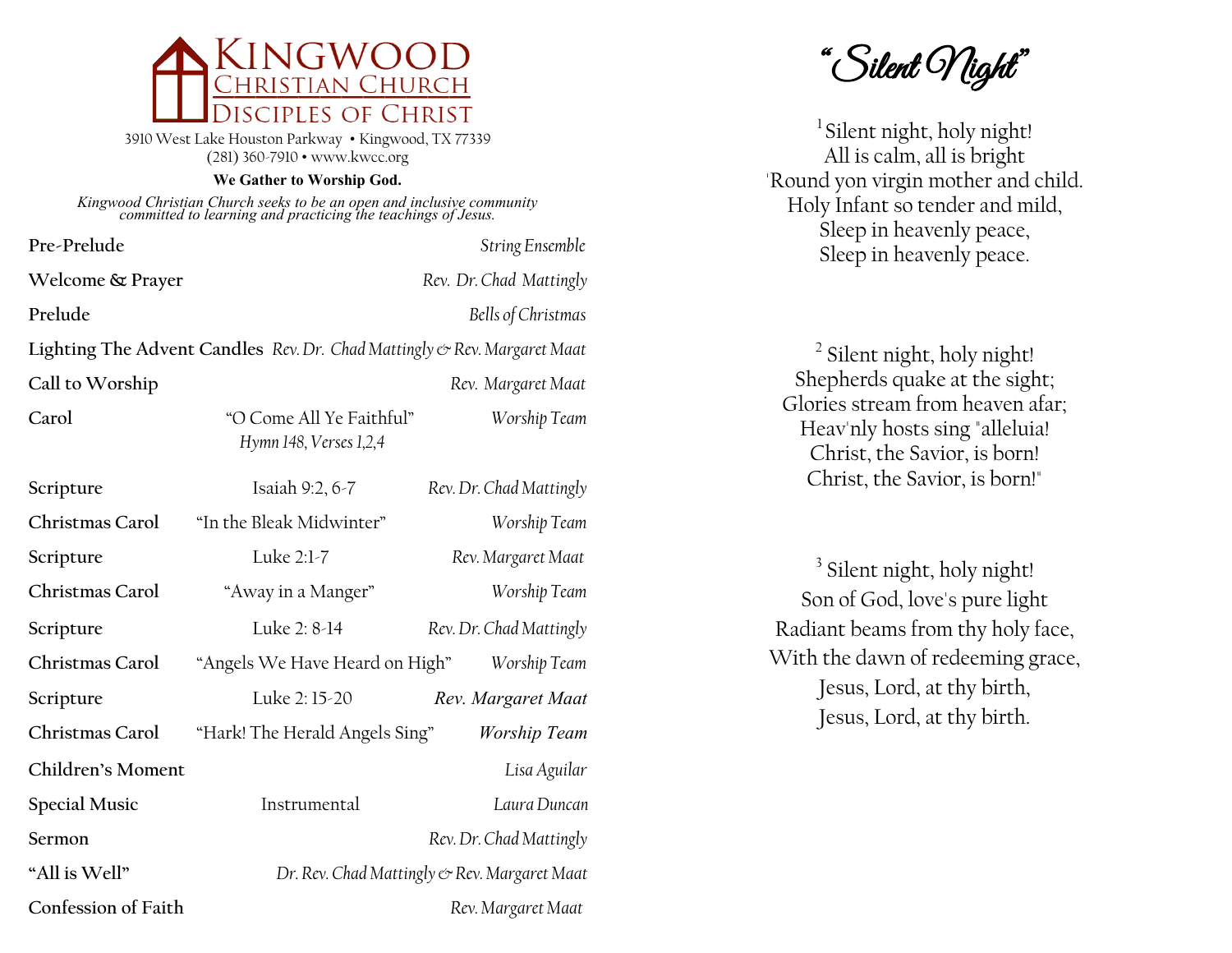"Joy To The World"

Joy to the world, the Lord is come! Let earth receive its king; let ev'ry heart prepare him room, and heav'n and nature sing, and heav'n and nature sing, and heav'n, and heav'n and nature sing.

Joy to the earth, the Savior reigns! Let all their songs employ while fields and floods, rocks, hills, and plains, repeat the sounding joy, repeat the sounding joy, repeat, repeat the sounding joy.

> No more let sins and sorrows grow, nor thorns infest the ground. He comes to make his blessings flow far as the curse is found, far as the curse is found, far as, far as the curse is found.

He rules the world with truth and grace, and makes the nations prove the glories of his righteousness, and wonders of his love, and wonders of his love, and wonders, wonders of his love.

| Communion                  |                    | Rev. Margaret Maat      |
|----------------------------|--------------------|-------------------------|
| <b>Special Music</b>       | "O Holy Night"     | Lindy Nelson-Paryag     |
| Offertory                  |                    | Anne Amis               |
| Carol                      | "Joy To The World" | Worship Team            |
| Lighting the Christ Candle |                    | Rev. Dr. Chad Mattingly |
| Ringing in Christmas Day   |                    | Josh Taylor             |
| Sharing The Light          |                    |                         |
| "Silent Night"             | All Verses         | Worship Team            |
| Sending                    |                    | Rev. Dr. Chad Mattingly |
| Postlude                   |                    | Chan Pollock            |



*We Enjoyed Having You Tonight, Please Join Us Again on Sunday, December 27th at 11AM*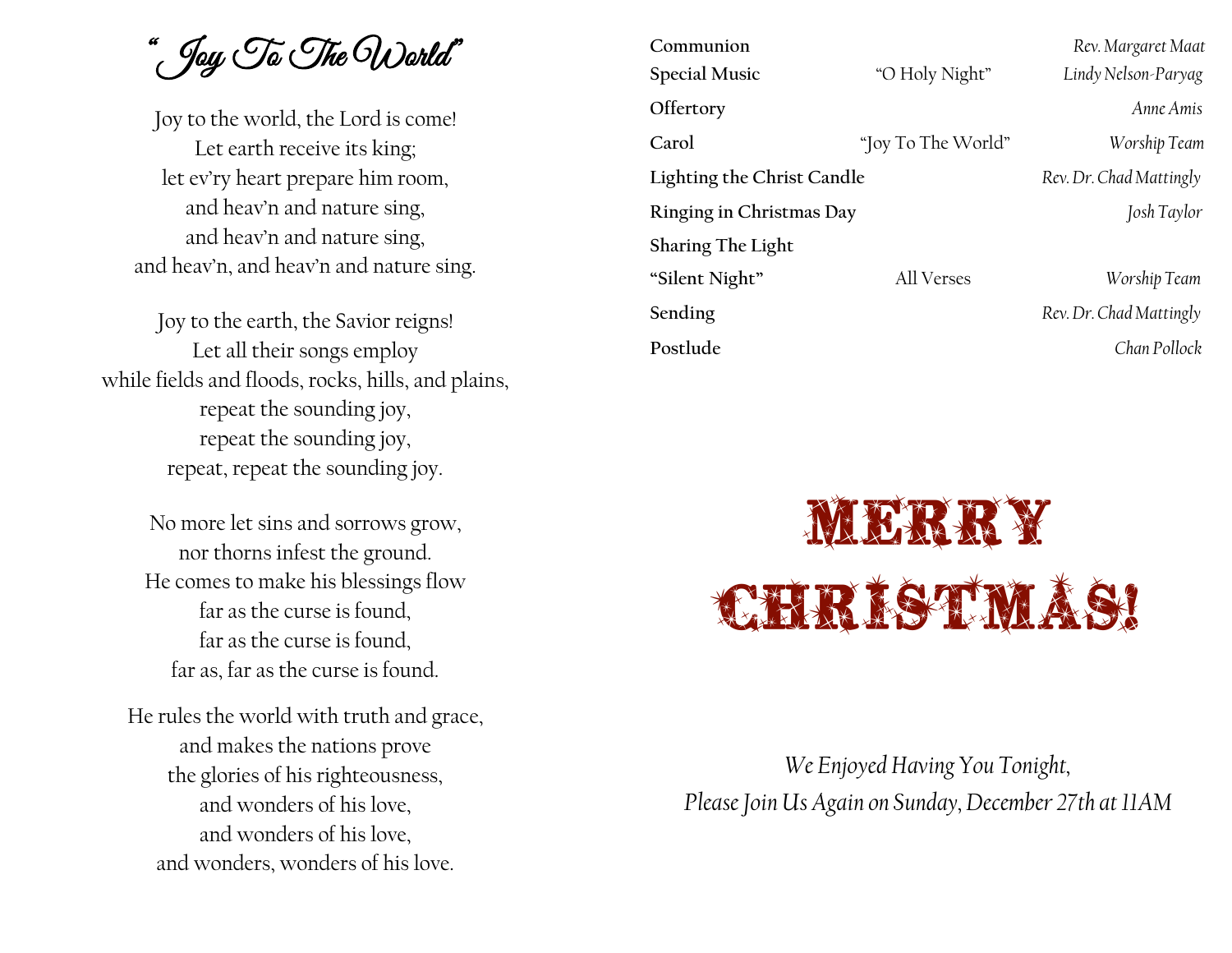

 $1$ O come, all ye faithful, joyful and triumphant! O come ye, O come ye to Bethlehem! Come and behold him, born the King of angels;

Refrain: O come, let us adore him, O come, let us adore him, O come, let us adore him, Christ, the Lord!

<sup>2</sup> God of God, Light of Light eternal, Lo! he abhors not the Virgin's womb; Son of the Father, begotten, not created, [Refrain]

<sup>4</sup> Yea, Lord, we greet thee, born this happy morning; Jesus, to thee be all glory giv'n; Word of the Father, now in flesh appearing; [Refrain]

"All Is Well"

All is well all is well Angels and men rejoice For tonight darkness fell Into the dawn of love's light Sing Ale Sing Alleluia

All is well all is well Let there be peace on earth Christ is come go and tell That He is in the manger Sing Ale Sing Alleluia

All is well all is well Lift up your voices and sing Born is now Emmanuel Born is our Lord and Savior Sing Alleluia Alleluia All is well Born is now Emmanuel Born is our Lord and Savior

Sing Alleluia

Alleluia All is well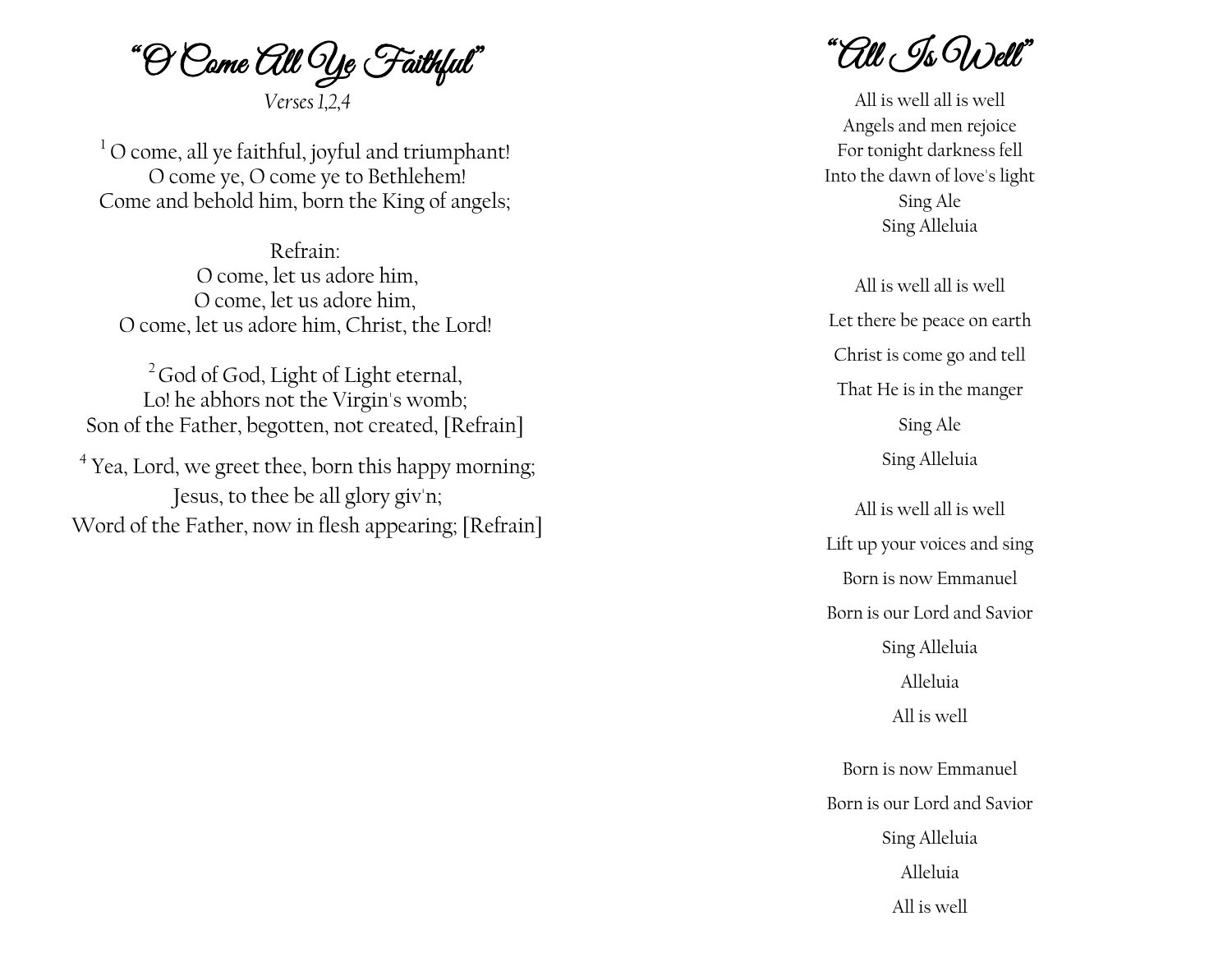"Hark! The Herald Angels Sing"

Hark! the herald angels sing, "Glory to the newborn King: peace on earth, and mercy mild, God and sinners reconciled!" Joyful, all ye nations, rise, join the triumph of the skies; with th'angelic hosts proclaim, "Christ is born in Bethlehem!"

Refrain: Hark! the herald angels sing, "Glory to the newborn King"

Christ, by highest heaven adored, Christ, the everlasting Lord, late in time behold him come, offspring of the Virgin's womb: veiled in flesh the Godhead see; hail th'incarnate Deity, pleased with us in flesh to dwell, Jesus, our Immanuel. [Refrain]

Hail the heaven-born Prince of Peace! Hail the Sun of Righteousness! Light and life to all he brings, risen with healing in his wings. Mild he lays his glory by, born that we no more may die, born to raise us from the earth, born to give us second birth. [Refrain]

"In the Bleak Midwinter"

 $1$ In the bleak midwinter, frosty wind made moan, earth stood hard as iron, water like a stone; snow had fallen, snow on snow, snow on snow, in the bleak midwinter, long ago.

<sup>2</sup> Our God, heaven cannot hold him, nor earth sustain; heaven and earth shall flee away when he comes to reign. In the bleak midwinter a stable place sufficed the Lord God Almighty, Jesus Christ.

 $3$  Angels and archangels may have gathered there, cherubim and seraphim thronged the air; but his mother only, in her maiden bliss, worshiped the beloved with a kiss.

 $4$  What can I give him, poor as I am? If I were a shepherd, I would bring a lamb; if I were a Wise Man, I would do my part; yet what I can I give him: give my heart.